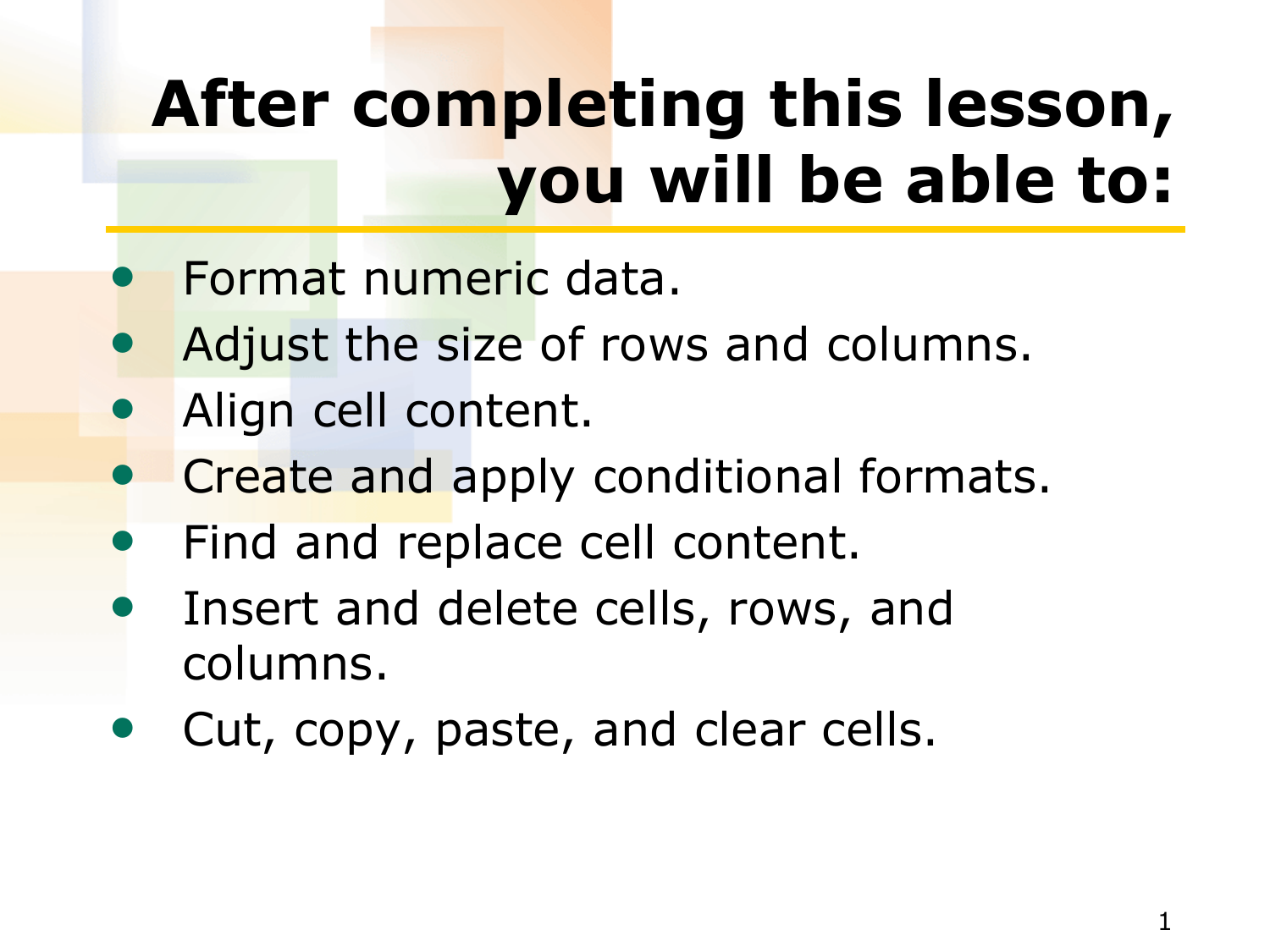## **Formatting Numeric Entries in a Worksheet**

**To format numeric entries in a worksheet** 

- Select the cell or cells to be formatted.
- 2. On the Format menu, click Cells.
- 3. Click the Number tab, if necessary.
- 4. Select the formatting options you desire.
- 5. Click OK in the Format Cells dialog box. *Or*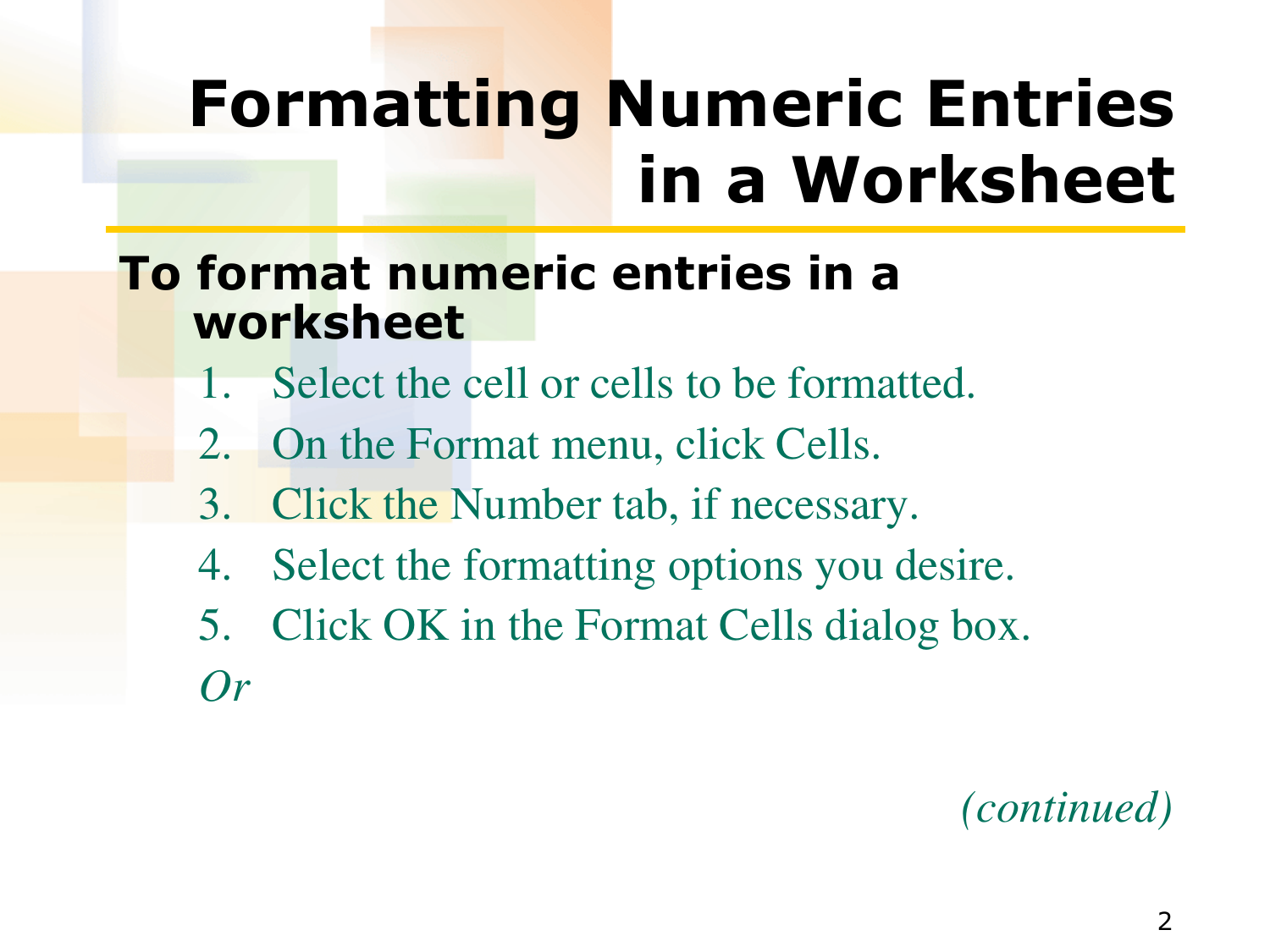## **Formatting Numeric Entries in Worksheet**

**To format numeric entries in a worksheet** *(continued)*

- 1. Select the cell or cells to be formatted.
- 2. Right-click the selection.
- 3. Click Format Cells on the shortcut menu and follow Steps 3-5 on the previous slide.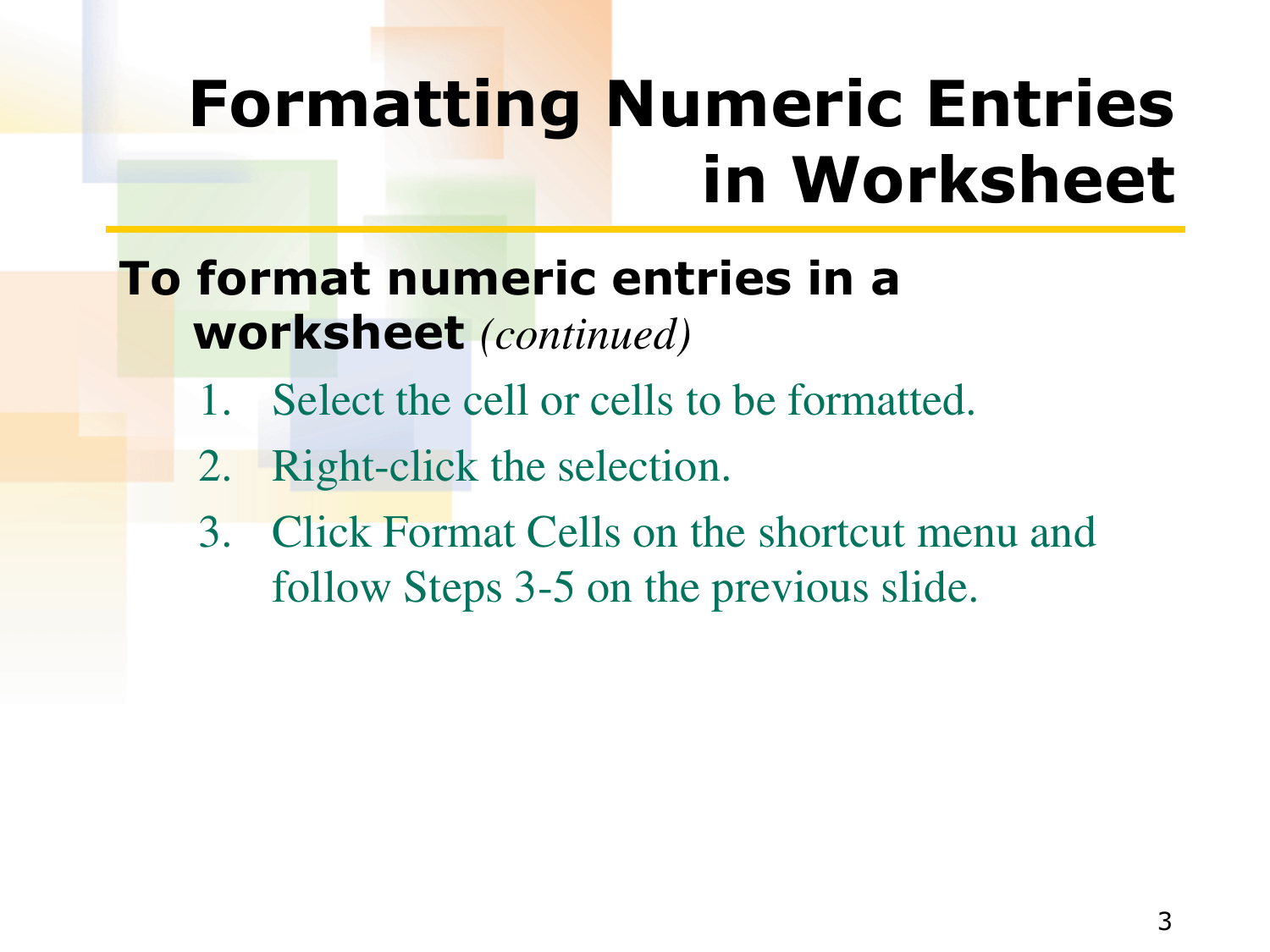## **Adjusting the Width of a Column**

#### **To adjust the width of a column**

- Position the mouse pointer to the right of the column heading border.
- 2. Drag the border to the desired width.
- *Or*
- Double-click the border to the right of the column heading to adjust the width to match the longest entry in the column.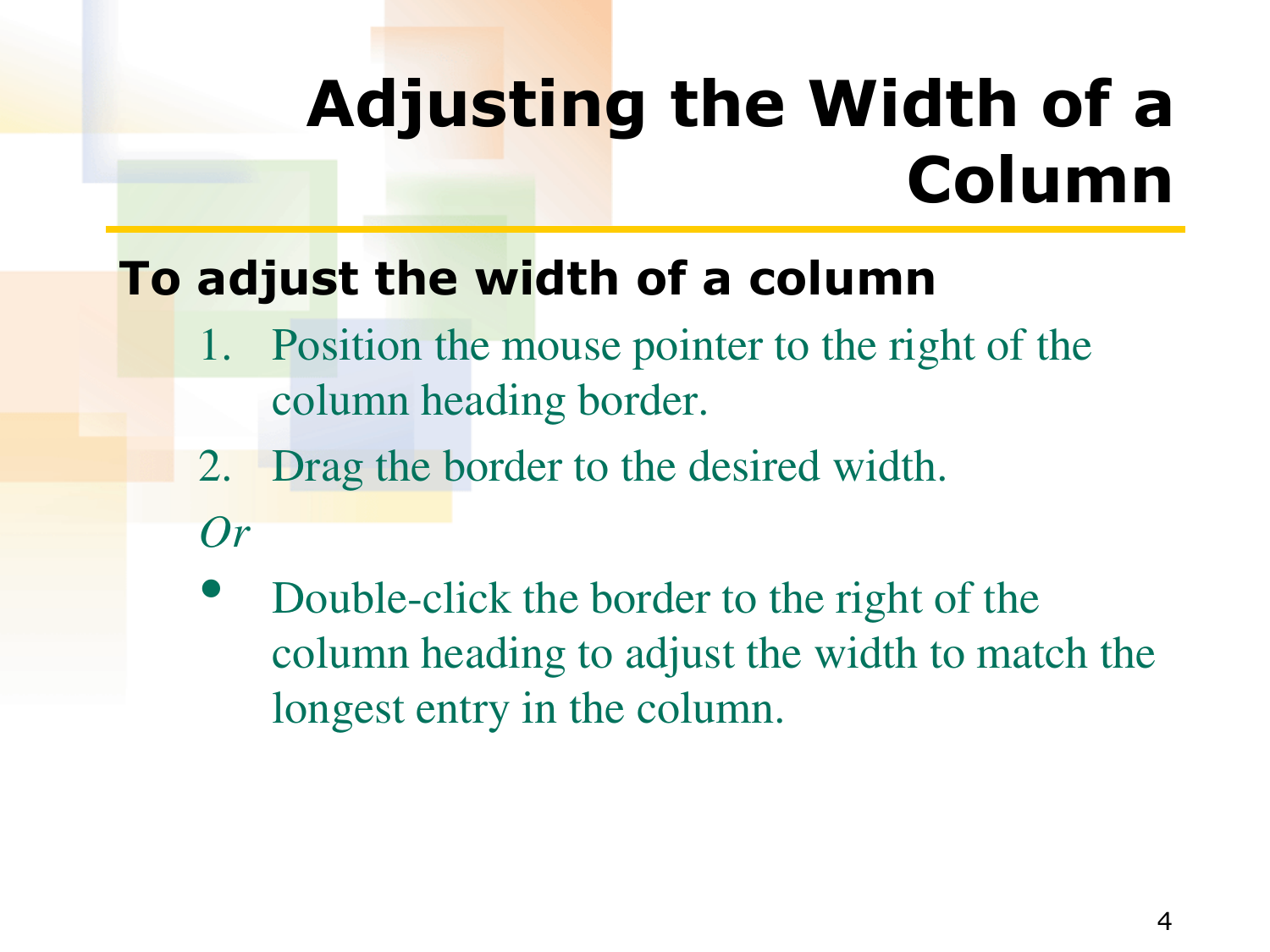# **Adjusting the Width of Multiple Columns**

#### **To adjust the width of multiple columns**

- Select at least one cell from each column.
- 2. On the Format menu, point to Column and click Width.
- 3. Type the new width in the Column width box.
- 4. Click OK.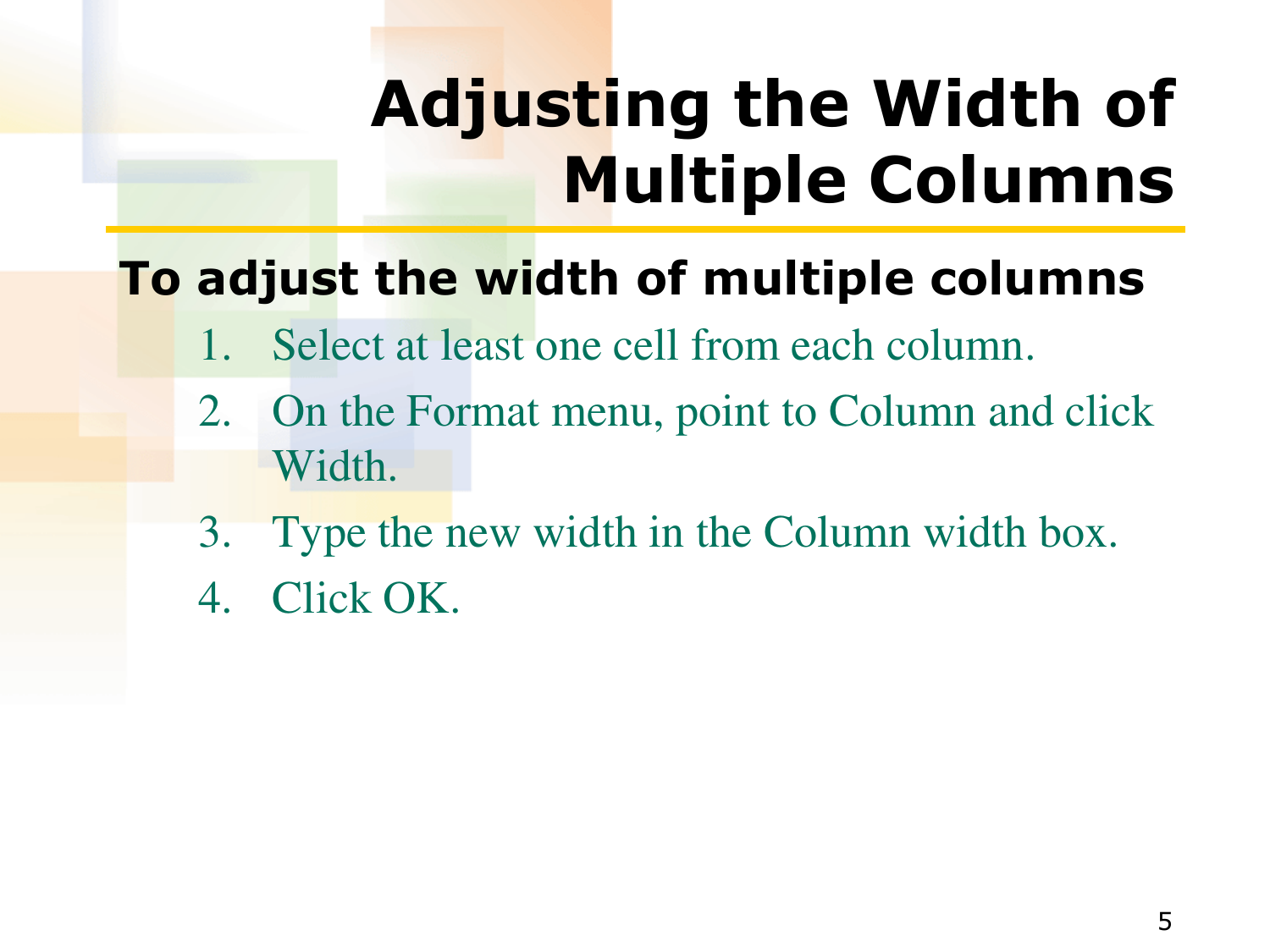## **Adjusting the Height of Rows**

#### **To adjust the height of rows**

- Select at least one cell from each row.
- 2. On the format menu, point to Row and click Height.
- 3. Type the new height in the Row height box.
- 4. Click OK.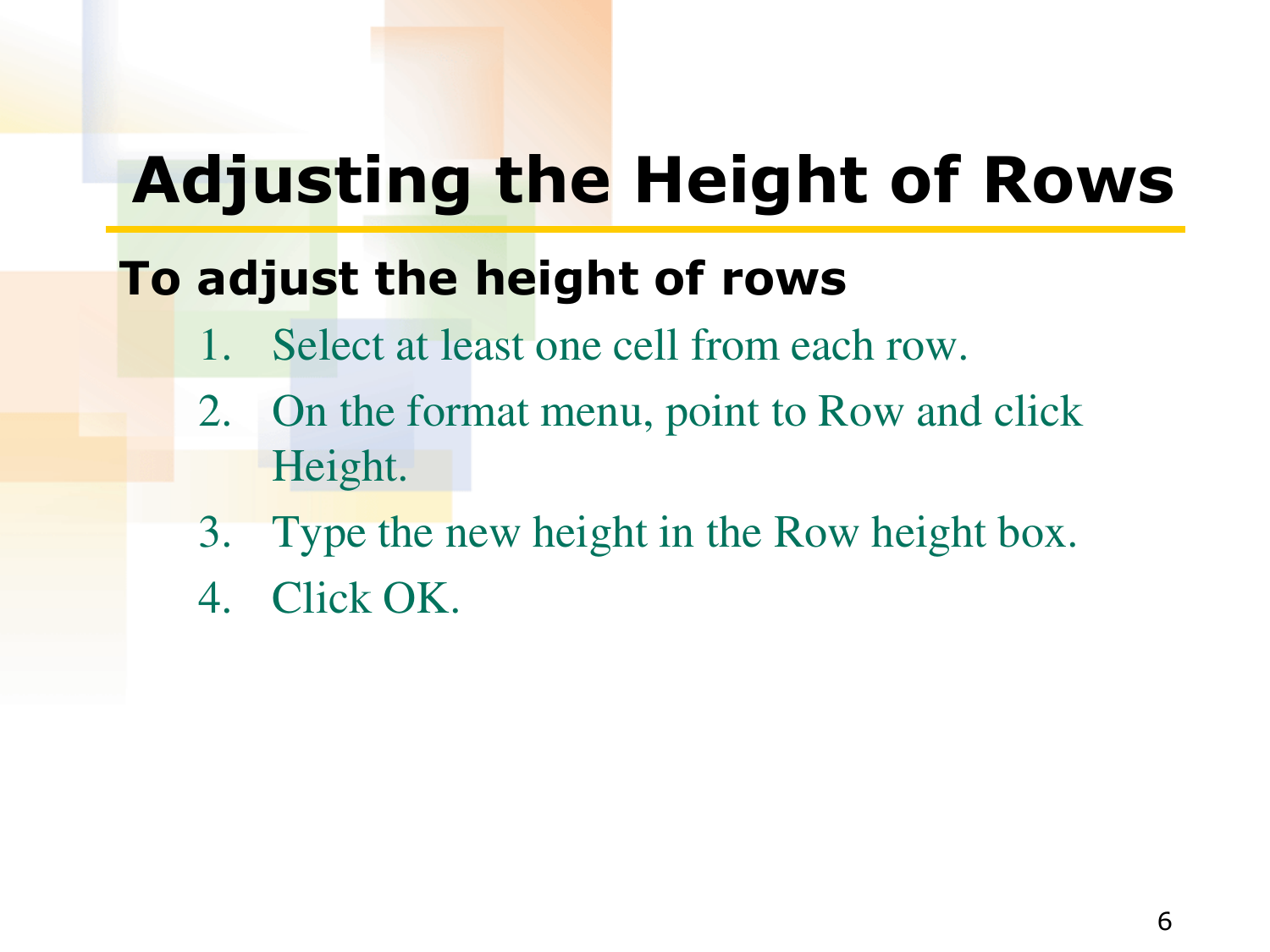## **Aligning One or More Cell Entries**

#### **To align one or more cell entries**

- 1. Select the cell or cells to be aligned.
- 2. On the Format menu, click Cells.
- 3. Click the Alignment tab.
- 4. Click the Horizontal or Vertical down arrows and choose options from the lists.
- 5. Click OK.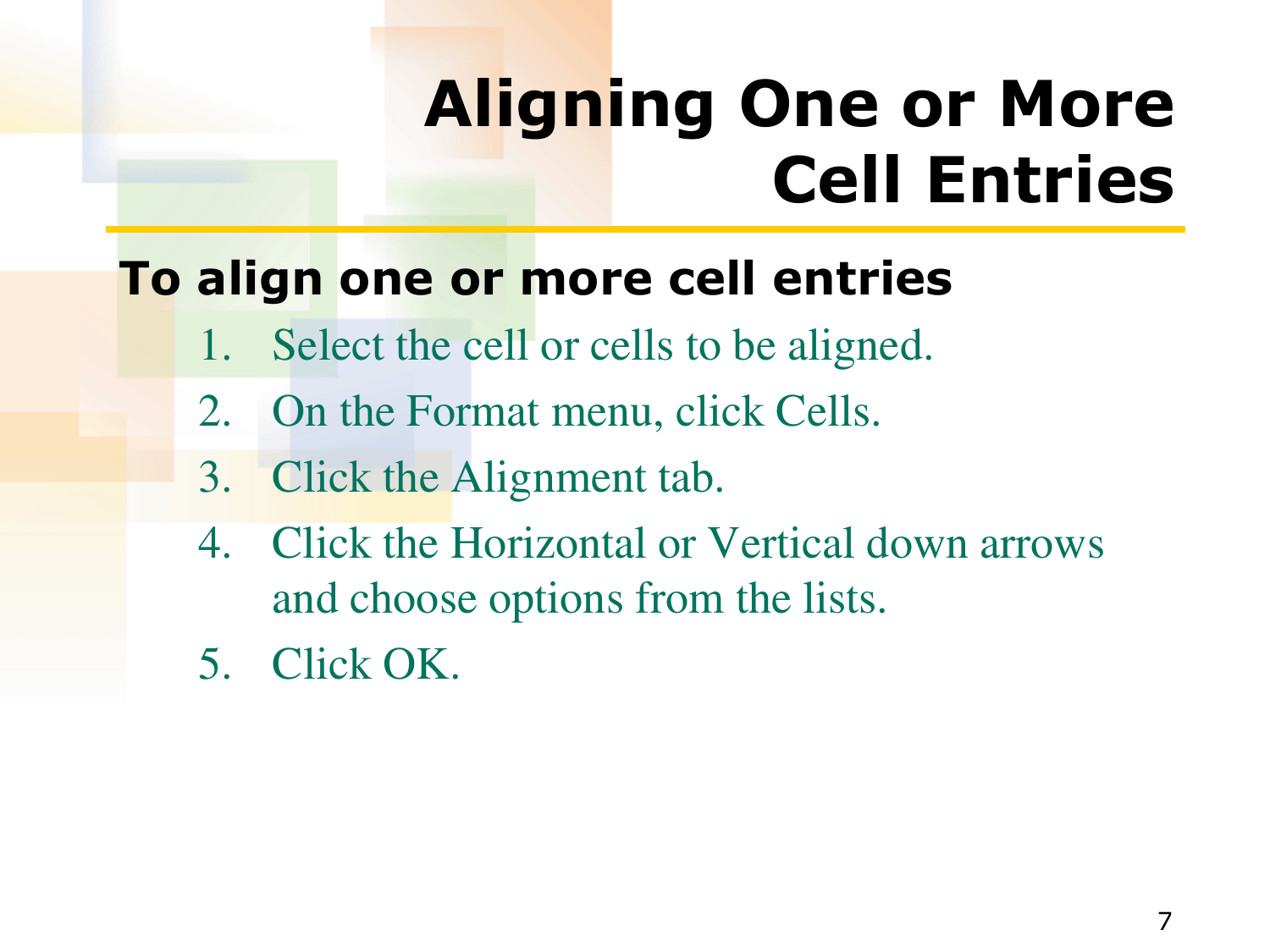# **Applying Conditional Formatting to Cells**

#### **To apply conditional formatting to a cell or range of cells**

- 1. Select the desired cell or range of cells.
- 2. On the Format menu, click Conditional Formatting.
- 3. Specify the conditions under which the formatting should be applied.
- 4. Define the formatting.
- 5. Click OK.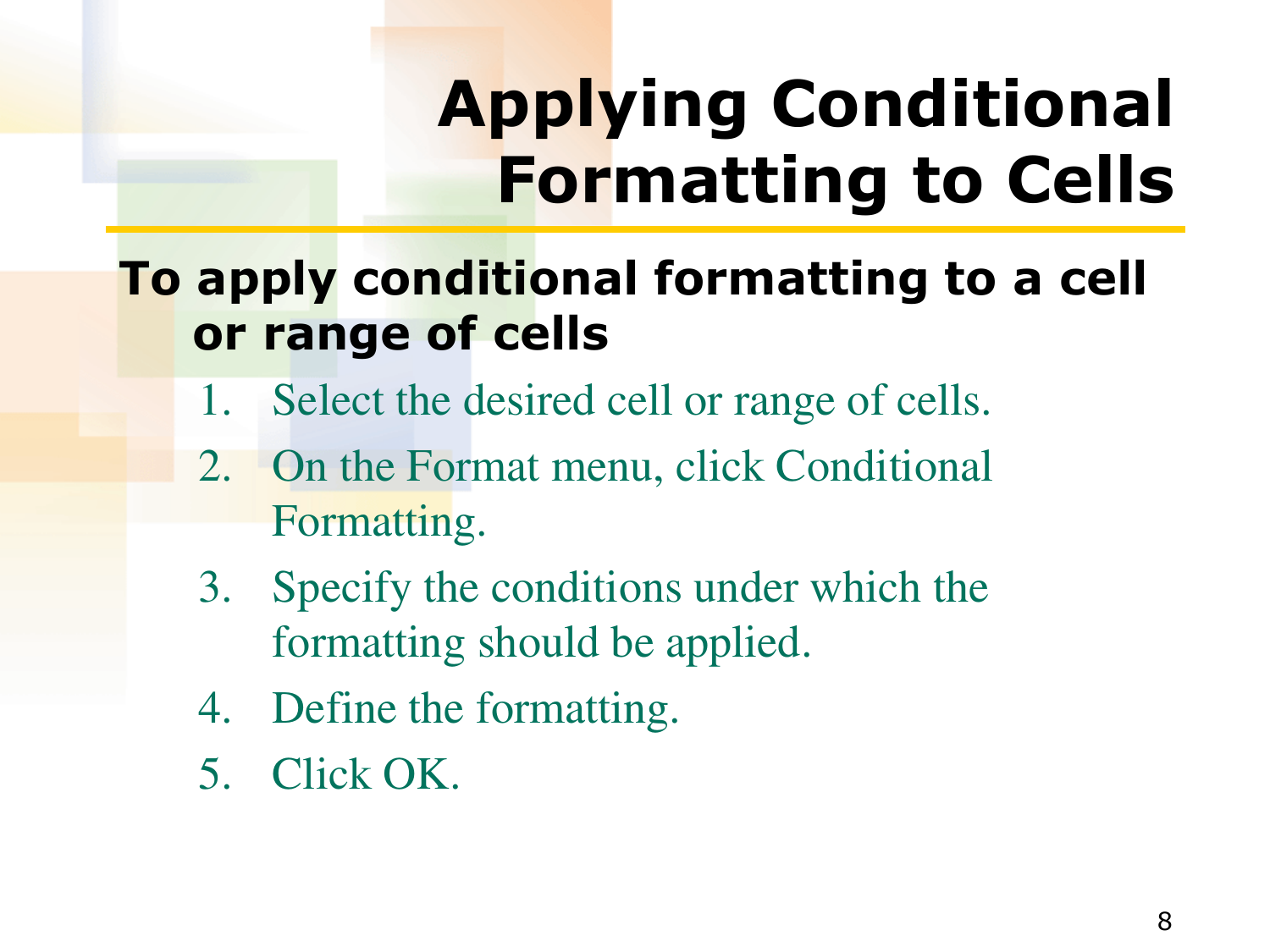## **Finding a Specific Value in Your Worksheet**

#### **To find occurrences of a specific value in your worksheet**

- Click cell A1.
- 2. On the Edit menu, click Find.
- 3. In the Find what box, type the value to find.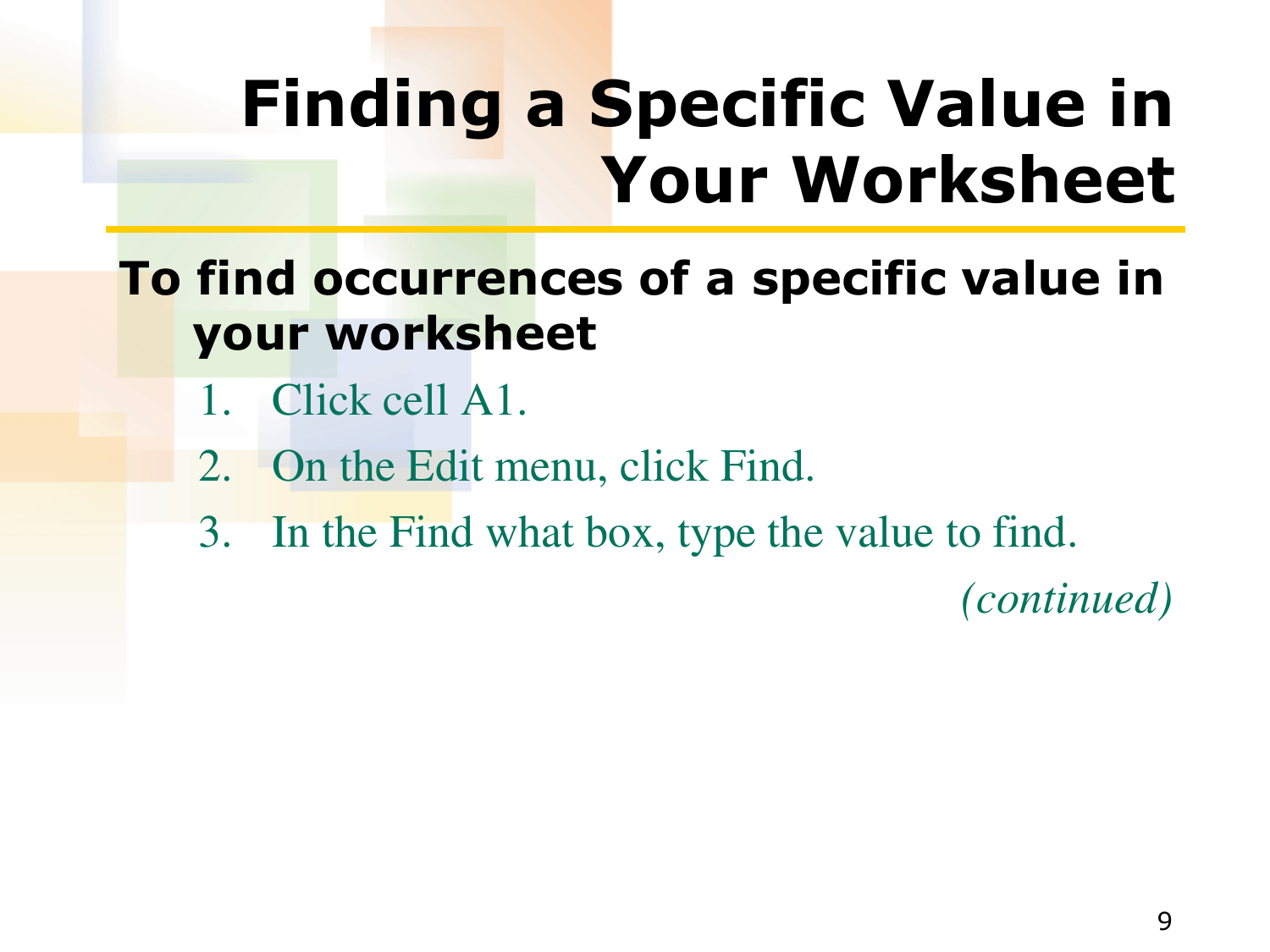## **Finding a Specific Value in Your Worksheet**

#### **To find occurrences of a specific value in your worksheet** *(continued)*

- 4. Click the Search down arrow and choose to search by rows or columns.
- 5. Click the Look in down arrow and click Values.
- 6. Click the Find Next button. You can click the Find Next button until Excel tells you there are no more matches.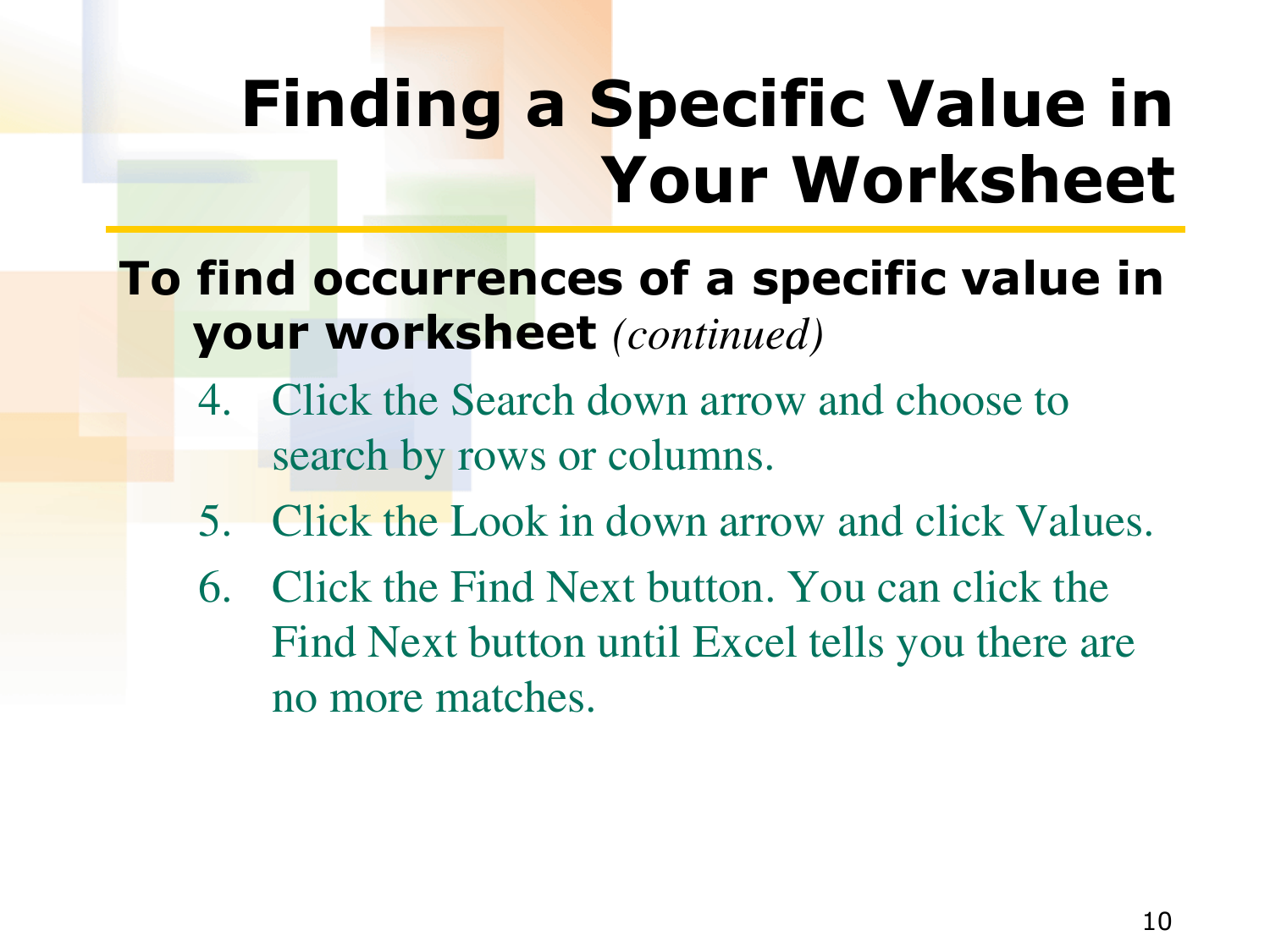## **Finding and Replacing a Specific Value**

#### **To find and replace all occurrences of a specific value in your worksheet**

- 1. Click cell A1.
- 2. On the Edit menu, click Replace.
- 3. In the Find what box, type the value to find.
- 4. Type the new value in the Replace with box.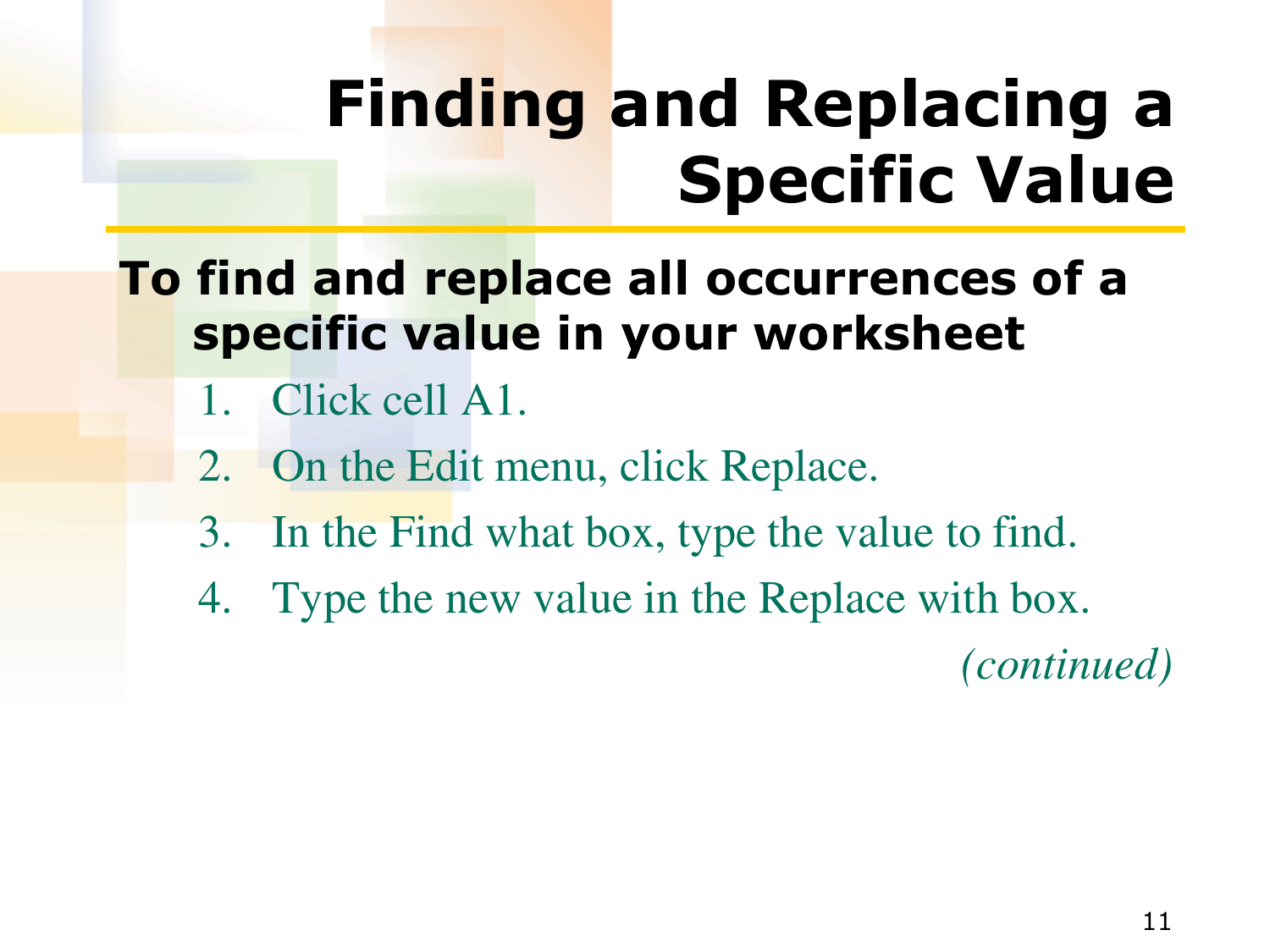## **Finding and Replacing a Specific Value**

#### **To find and replace all occurrences of a specific value in your worksheet**

- 5. Click the Search down arrow and choose to search by rows or columns.
- 6. Click Replace All.
- 7. In the Find and Replace dialog box, click Close.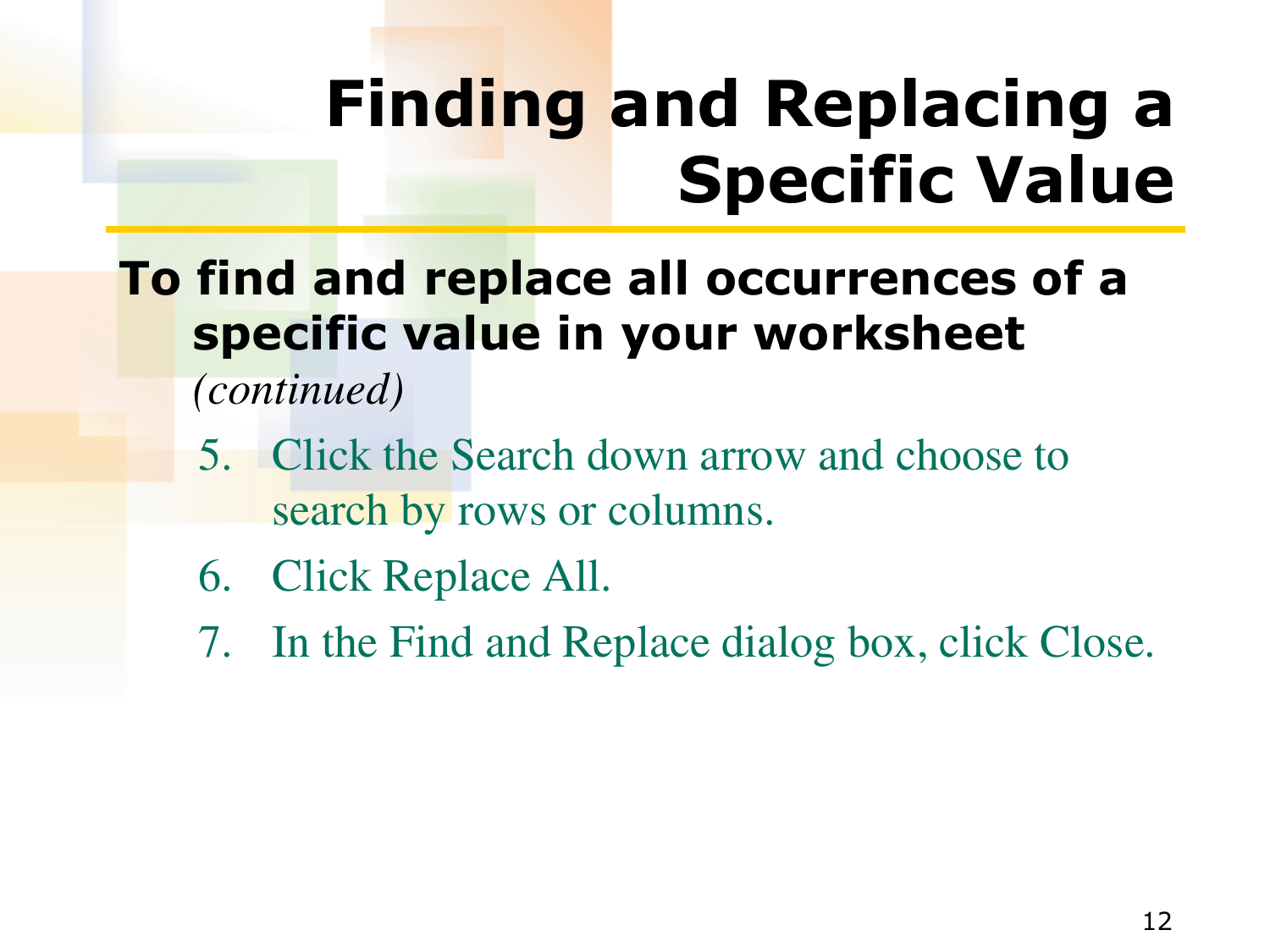## **Inserting a Cell in a Worksheet**

#### **To insert a cell in a worksheet**

- 1. Select the cell or cells above or to the left of where you want to insert the cell.
- 2. On the Insert menu, click Cells.
- 3. Choose whether to shift the cells down or to the right.
- 4. Click OK in the Insert dialog box.
- *Or*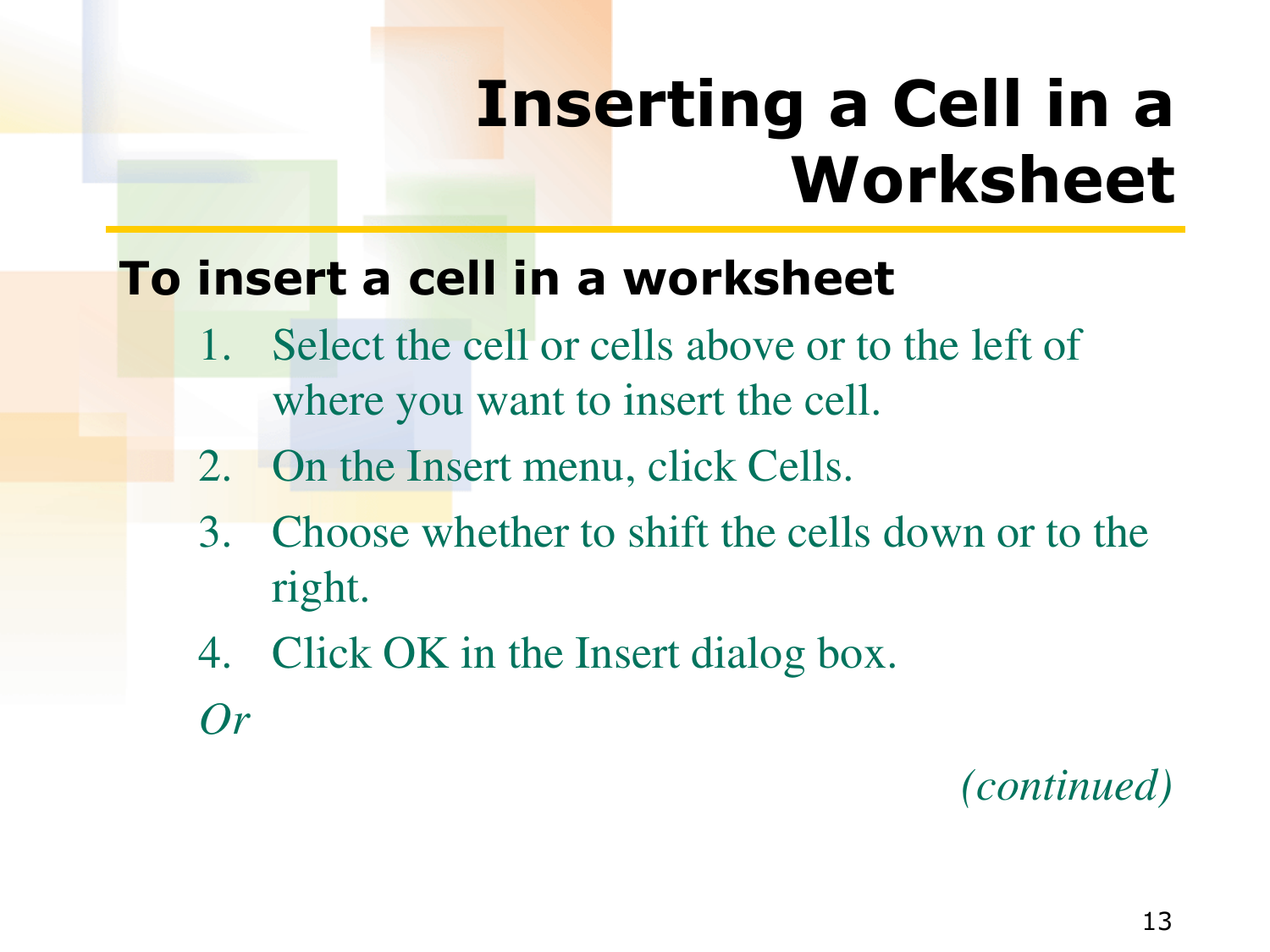## **Inserting a Cell in a Worksheet**

#### **To insert a cell in a worksheet** *(continued)*

- Select the cell or cells above or to the left of where you want to insert the cell.
- 2. Right-click the selection.
- 3. Click Insert on the shortcut menu.
- 4. Make a selection and click OK.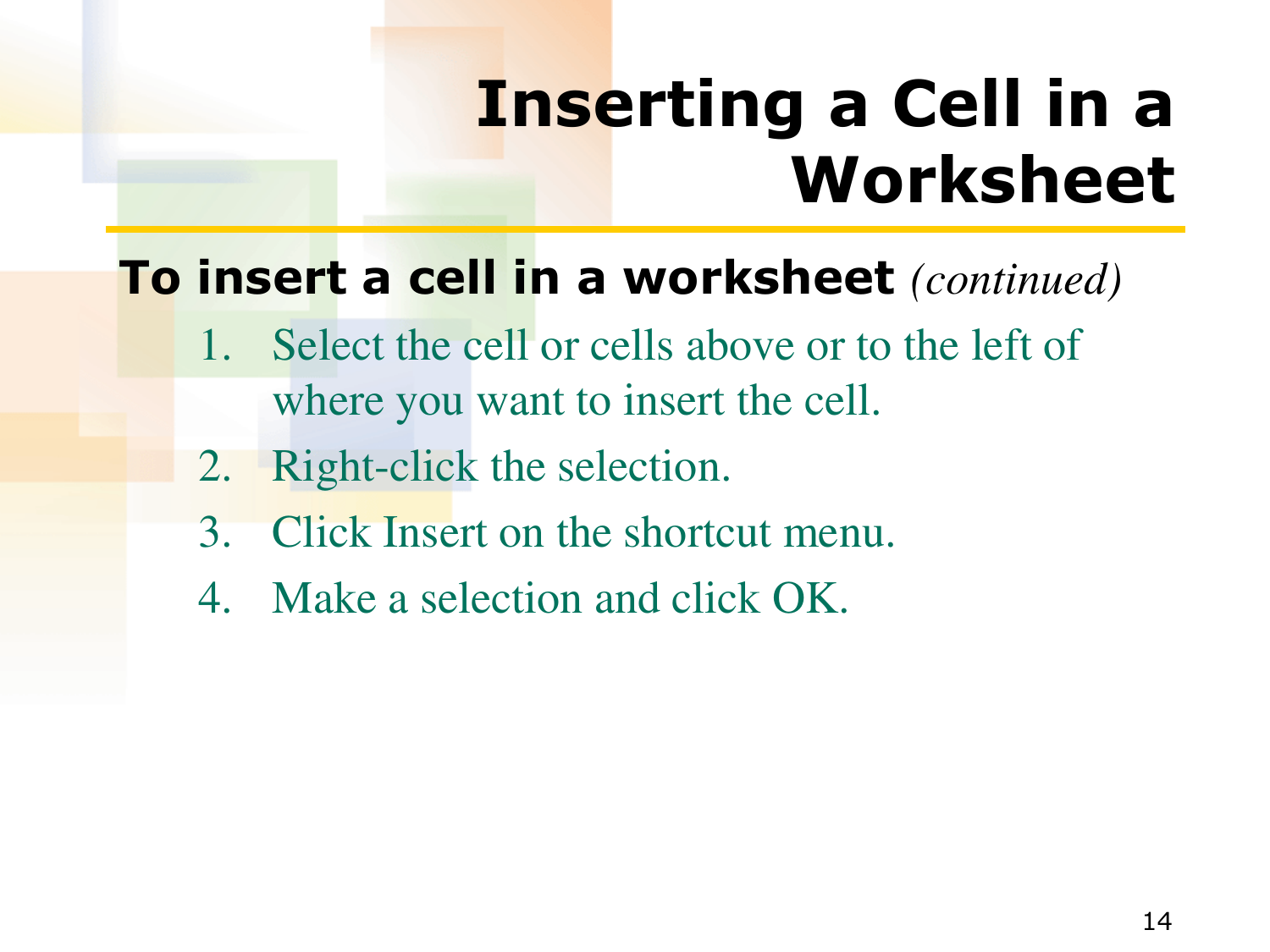### **Inserting a Column or Row**

#### **To insert a column or row**

- 1. Select a cell to the left of the column or above the row where you want to insert the column or row.
- 2. On the Insert menu, click Columns or Rows as appropriate.
- 3. Select to shift the cells down or right and click OK.
- *Or*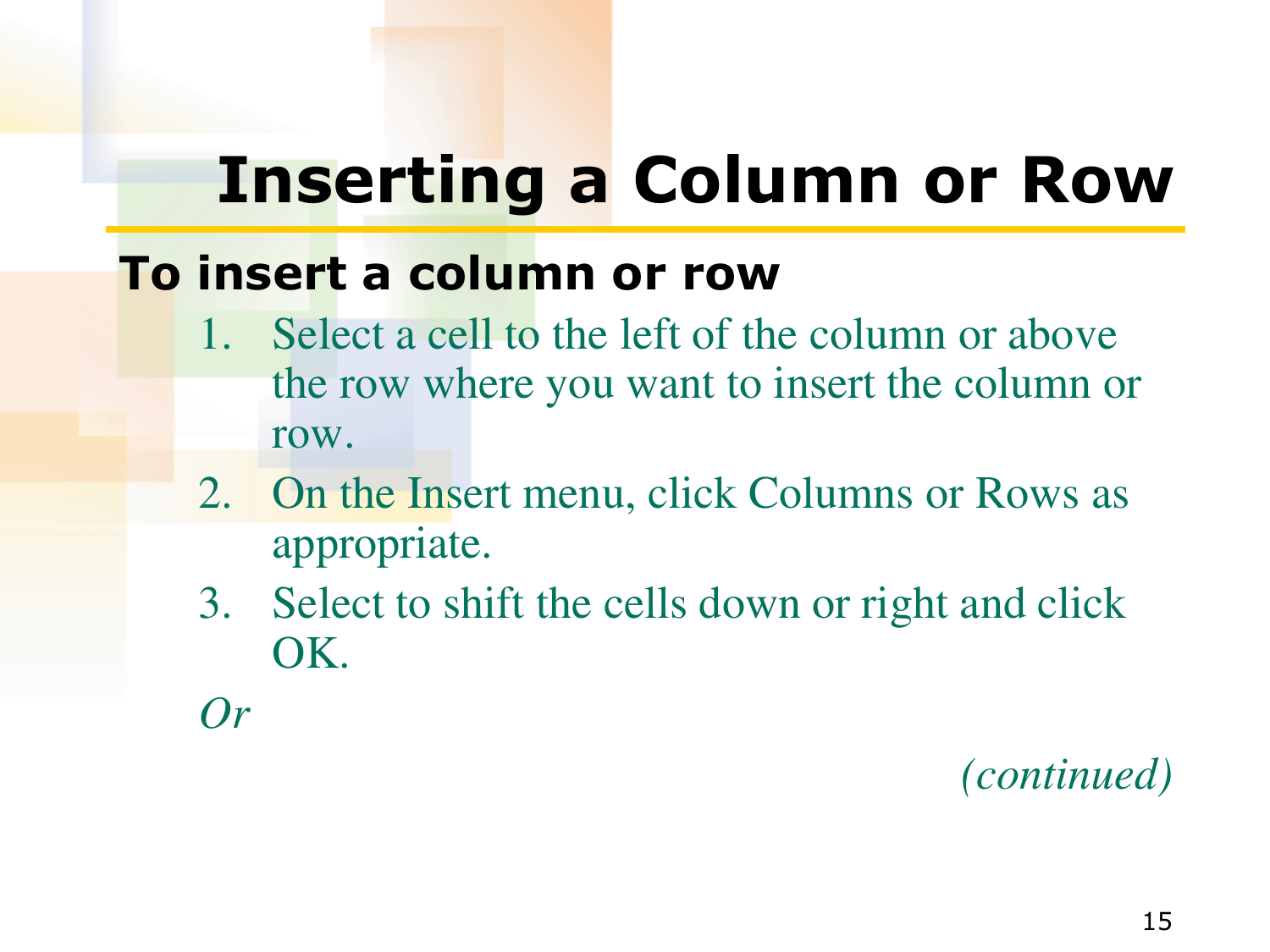### **Inserting a Column or Row**

#### **To insert a column or row** *(continued)*

- 1. Right-click the column or row heading.
- 2. Click Insert on the shortcut menu.
- 3. Select to shift the cells down or right and click OK.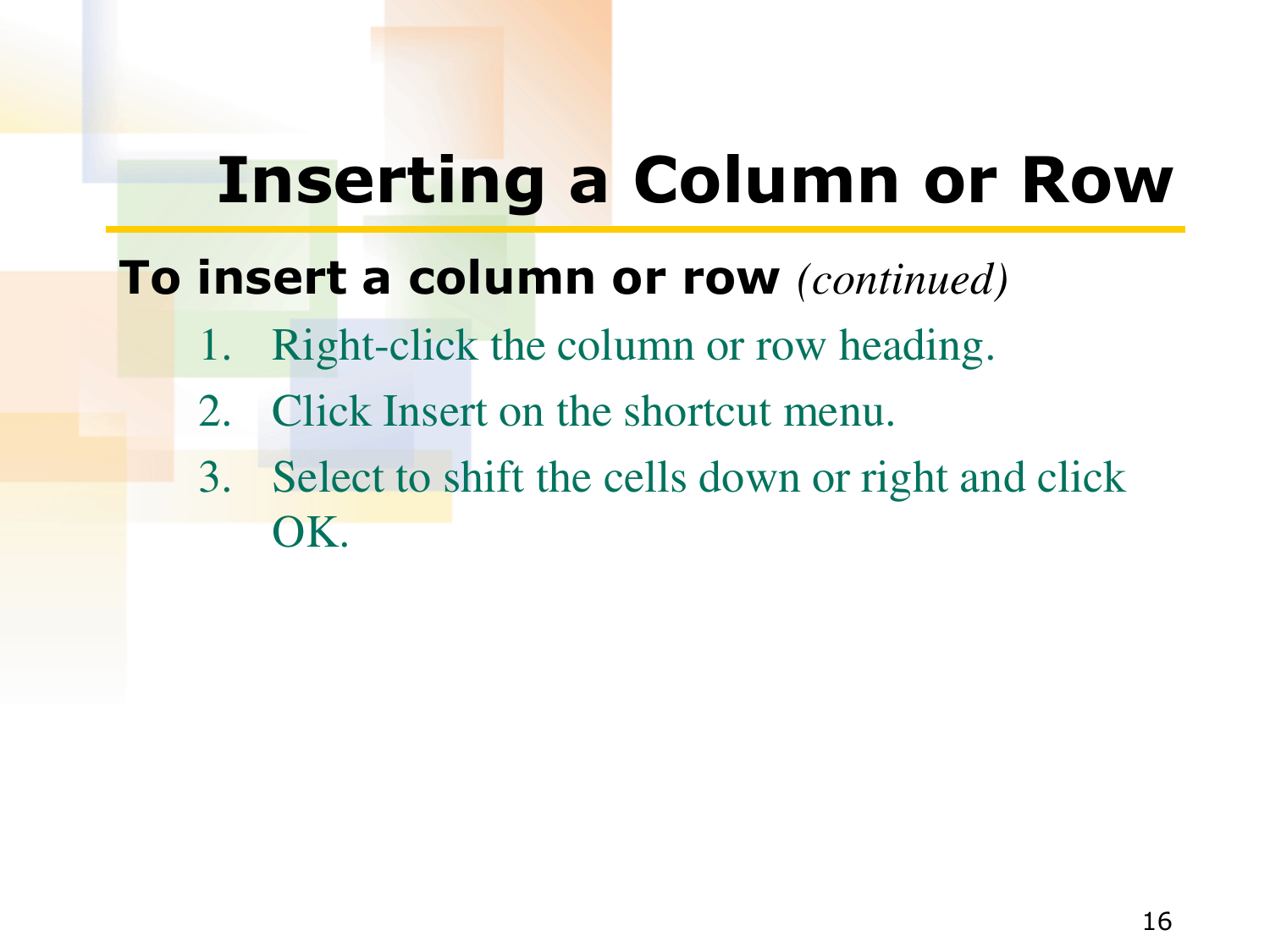## **Cutting and Copying Cells in a Worksheet**

#### **To cut and copy cells in a worksheet**

- Select the desired cell or cells.
- 2. On the Standard toolbar, click the Cut button.
- 3. Select the cell or cells into which you want to paste the data.
- 4. On the Standard toolbar, click the Paste button. *Or*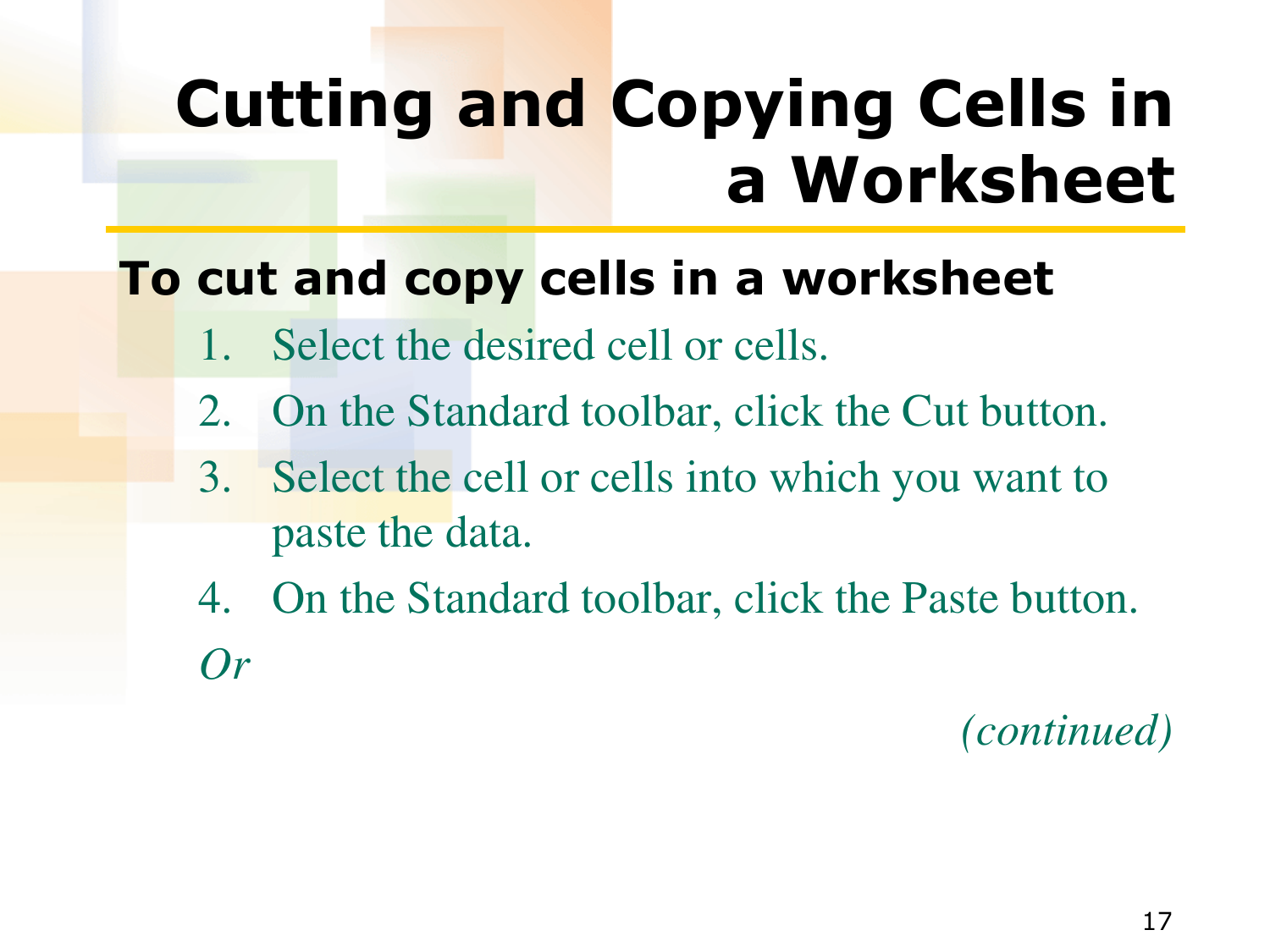## **Cutting and Copying Cells in a Worksheet**

**To cut and copy cells in a worksheet**  *(continued)* 

- 1. Select the desired cell or cells.
- 2. On the Edit menu, click Cut.
- 3. Select the cell or cells into which you want to paste the data.
- 4. On the Edit menu, click Paste.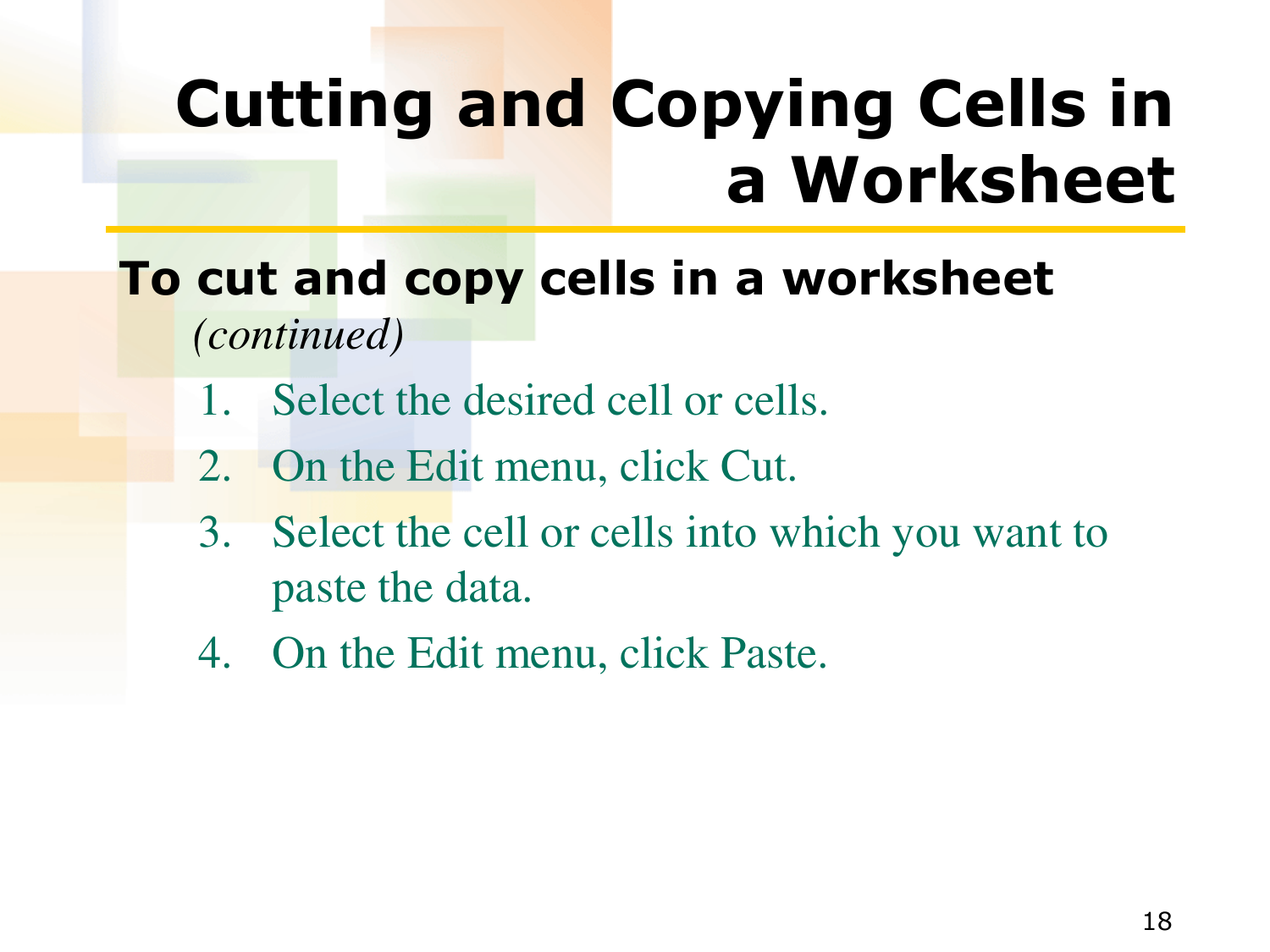## **Clearing the Formatting from Cells**

#### **To clear the formatting from a cell or range of cells**

- 1. Select the desired cell or range of cells.
- 2. On the Edit menu, point to Clear and click Formats.